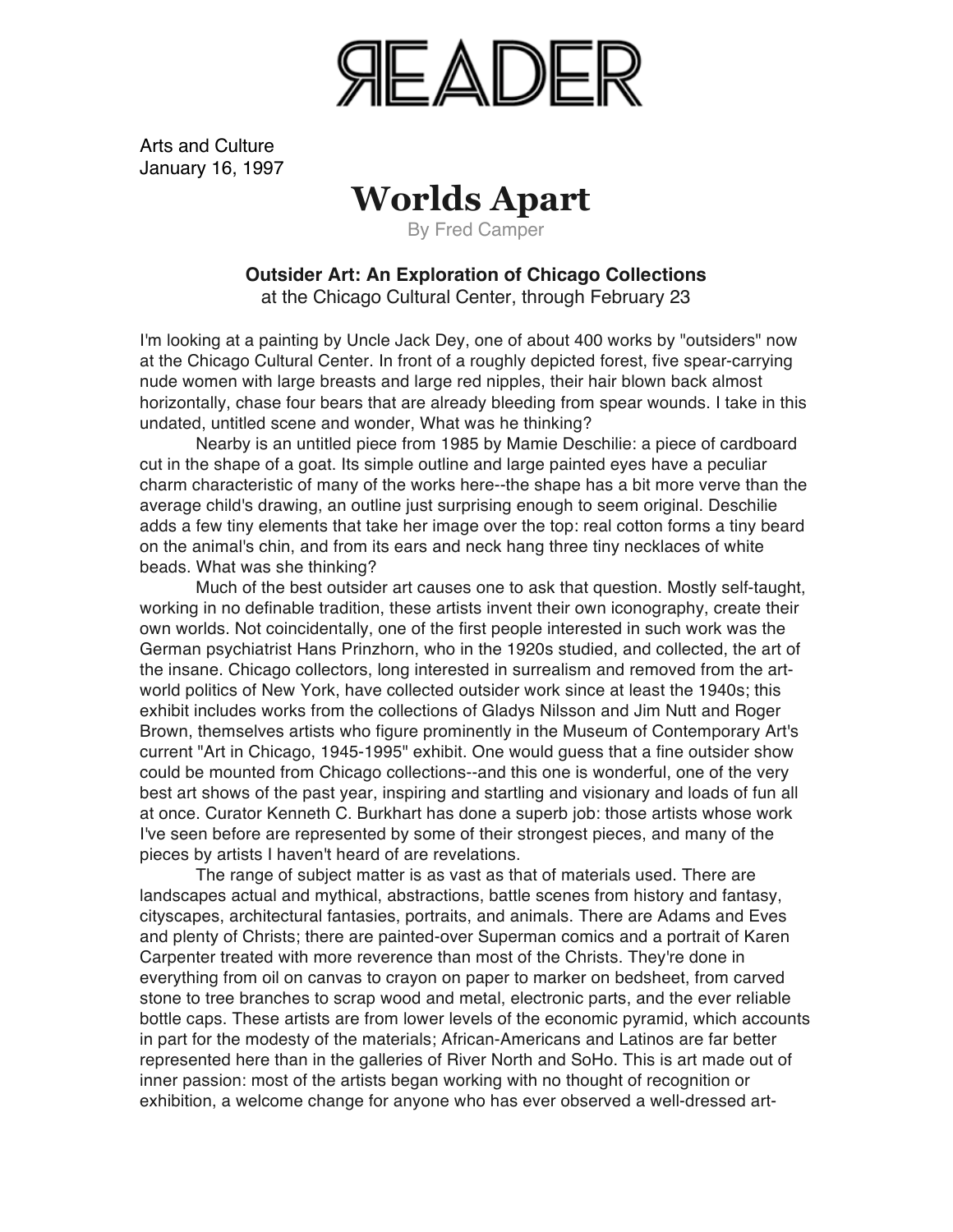

school undergraduate marching into a gallery with his slides. And for every story of the discovery of a relatively major artist--Henry Darger's landlord finds a treasure trove of drawings after the ailing Darger moves out--there always seems to be one better, like the tale of the pile of junk found dumped in the street that contained the small sculptures of the otherwise unknown Philadelphia Wireman.

A key aspect of the best outsider art is the directness with which it is made--what these artists may lack in technique, they more than make up for in sincerity. *These are works not of doubt but of belief. This is no small matter when contrasted with an art world whose twin obsessions with innovation and appropriation often produce works that seem most concerned with new ways to be ironic--new intellectual filters through which to present old ideas. Outsider art eschews, rather than comments on, classical composition and traditional ideas of "refinement." The gown on the woman in Maurice Sullins's undated Mrs. 'Arris Wears Dior Gown is decorated with brightly colored circles that don't look like any design that ever graced a piece of couture, but then the whole composition is similarly cluttered, with flowers and dots and a colored grid and more circles. Among the stories the painting tells* is one of an artist who, in love with colored designs, just kept adding them.

These artists are not afraid of making works that seem distorted or unbalanced. The figures in John Tigner's undated painted wood carving Adam and Eve stand, unconventionally, at right angles to each other. They're greatly elongated, which adds dramatic power to the rough carving; Adam also has a partial hard-on, which draws attention to him. Unashamed eroticism is common in outsider work, but here there's a point being made, whether consciously or not. Classical Adam and Eve imagery-- Albrecht DŸrer's engraving is one of the most famous--portrays the two figures with more compositional balance, while hinting that the temptress Eve is the evil one. Here Adam is the potential aggressor--truer to human nature, if not to the Bible. These are artists unashamed of our original animal nature. As in non-Western and "tribal" art, animals are represented with near-human attributes, while humans are often depicted as creatures of nature. In an untitled work from 1989, Ralph Griffin paints human figures onto two tree trunks, a fork in the wood representing the legs of one, the painted faces combining with the wood's rough surface to suggest a forest coming to life. I thought of Max Ernst's paintings of tree-like figures, but Griffin's works have greater directness and force: they're actual objects. The artist seems to believe his creatures are real in a way that a sophisticate such as Ernst, well aware of his place in art history and of the particular acts of imagination he was engaging in, never could.

It is out of a similar belief that the best outsider artists freely cross between, and combine, various levels and modes of representation. Dear Hearts and Gentle People, a 1991 painting by Minnie Adkins, is mostly an arcadian scene of limited technical sophistication: there's a barn, a home, a forest, a pond. But as the eye descends from background to foreground with the downward sloping land, the painted farm animals at the bottom of the picture seem to spill out onto a shelf on which there are painted sculptures of similar animals, lined up in a row. In Bruno Sowa's Slaughter of Polish Officers at Forest of Katyn (1981), carved wood reliefs of three Soviet soldiers killing two Poles emerge from a painted surface. This depiction of an infamous 1940 massacre--the Soviets slaughtered thousands of Polish officers--has an oddly placid feel, the two Poles' faces displaying only mild discontent. But the emergence of Sowa's figures from the painted backdrop gives his presentation of this event, still of great emotional import for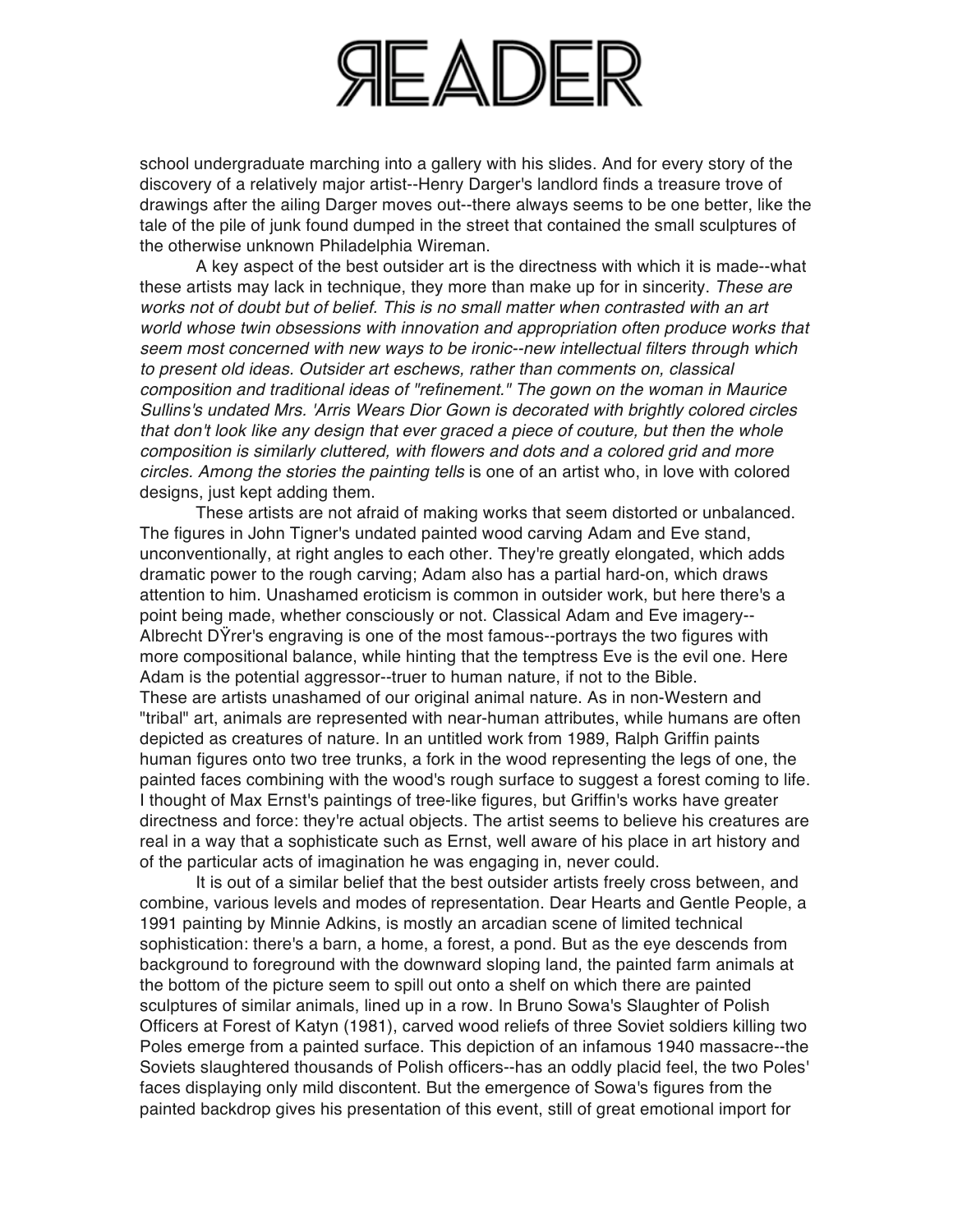

Poles, a vivid physicality that a pure painting--or a pure sculpture--could likely never attain.

Working first and foremost for themselves, outsider artists constantly try to create beauty (even Sowa's horrific scene has a certain charm); working outside of tradition, each decides for himself what beauty is. Otis Yates's two mixed-media paintings from 1970, Queen of Sheba and King Solomon, include huge quantities of costume jewelry and similar objects to make the garments and thrones of these simply painted figures seem like carefully designed, medal-covered symbols of authority. In the dark space around their heads he has also placed pregummed colored stars. The stars are affecting not as irony or kitsch but as part of a sincere depiction of a magical world of royalty and splendor very different from the present day (it should also be noted that both king and queen are depicted as black Africans). Drossos Skyllas's undated Sunrise (Dianna) Reflection, on the other hand, first struck me as cliched. A woman in a long white gown sits at a table with the sea spread out behind her; the sky is filled with the glowing orange clouds of sunset, which is also reflected in the water. I've seen similar colors on more than one place mat. But closer inspection reveals that Skyllas has painted this scene with obsessive care, in a technique that borrows from pointillism, giving the surface a radiance and depth that contrast with the typical flatness of kitsch. Jaded viewers, and television-bred art students who sometimes have trouble creating a single image that doesn't also parody itself, would be well advised to consider whether Skyllas's painting is interesting more for the obvious commitment to an idea of beauty with which it was painted or for its excessiveness. A few of the brightly colored, vaguely floral curved shapes in Minnie Evans's untitled collage would not command nearly as much interest as the densely detailed whole, which fascinates partly because the design is almost, but not precisely, symmetrical. Excess becomes an expression of sincerity: Howard Finster's untitled tower consists of wood carved to mimic brick, with dual mirrors on each face representing the windows of each story. Simple figures in various poses are painted on each mirror. Conceptually, it's beguiling, with the reflective mirrors standing for the reflective glass that sheathes modern office buildings while oxymoronically offering us a view inside. But by giving his tower 24 stories--making it about ten feet tall--Finster takes it, literally and figuratively, to another level entirely. As with other works in this show that repeat a motif, whether an owl or an airplane, it's apparent that this is not decorative art, even though in many pieces repeated patterns call to mind decorative traditions. Repetition equals belief. It is almost as if the artist feels that the more is shown, the more real the depicted world will become.

For this is also an art of wish fulfillment. Impoverished or disenfranchised in the present, the outsider artist creates a fantasy world, an imagined paradise or an embodiment of dreams and fears, in which to live. It is no accident that the work of male outsiders includes a whole lot of women, many of them nude. The carved wooden figure of Carl McKenzie's Ruthie (1989) is bare breasted, her colorful "dress" of red, yellow, and blue dots consistent with the lively colors of much outsider work. And she carries a serving tray, bearing sandwiches and drinks--McKenzie's ideal companion, perhaps, always ready, never complaining. In an untitled 1995 piece, Pearl Marshall places an old, torn, faded photograph of herself from the 1950s in a frame more encrusted with costume jewelry than King Solomon's crown, suggesting a desire to see her youthful image as an icon. For some, religion is part of this search for an ideal world; in fact paintings that include (or are only) text espousing unique religious beliefs are among the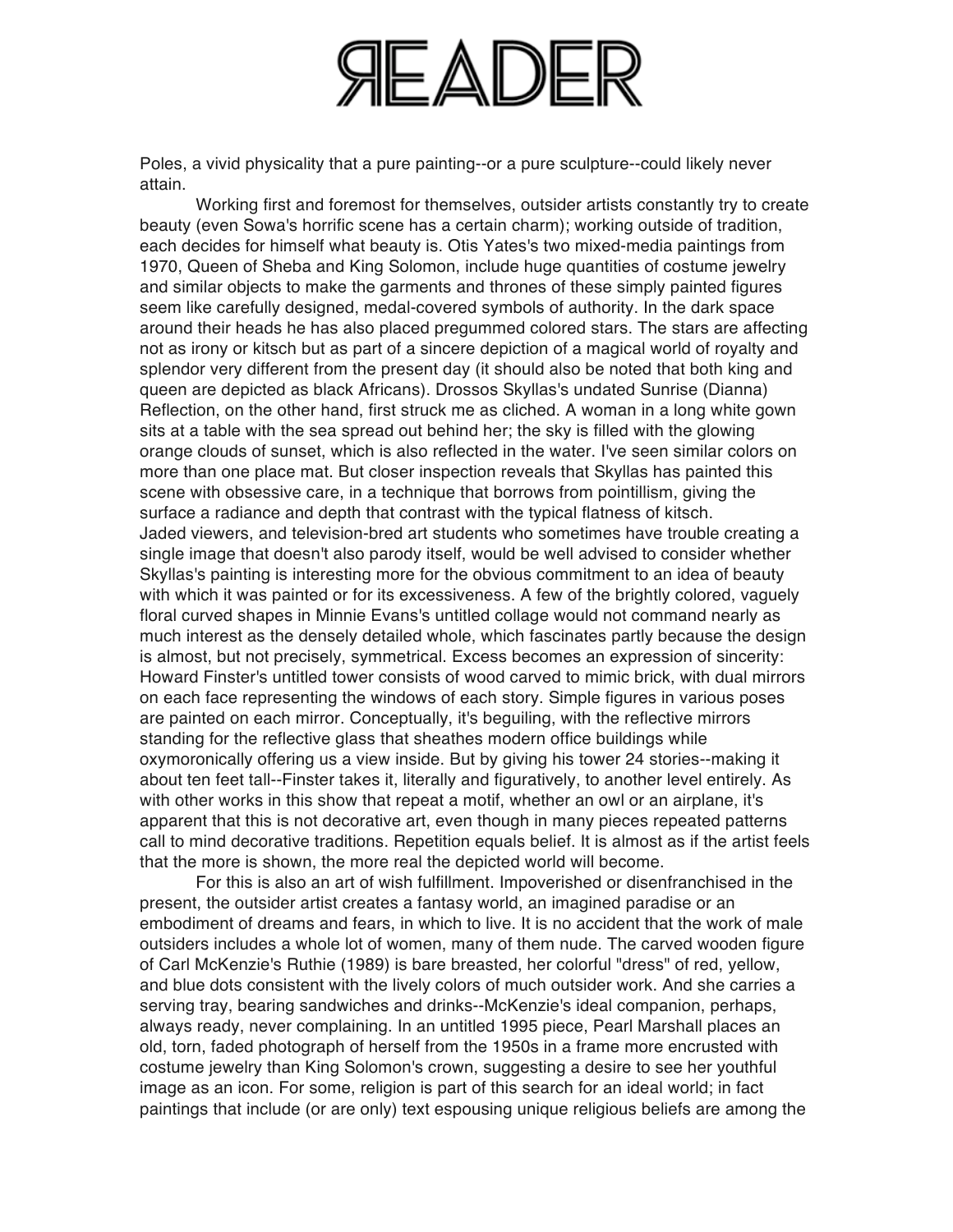

most familiar of outsider works. (But I've never seen anything quite like Norbert Kox's huge, nutty 1996 collage, whose paragraph-long title begins "Made in America: U.S. Upperman, the man of steal..." If anyone can figure out exactly what these painted-over images of Superman and several of Jesus are saying about the relationship between that duo and Satan, please let me know.)

Outsider work is not, for the most part, best seen with the same eyes with which one looks at "fine" art. It tends to be in the overall conception, the total form--all 24 of Finster's stories together--rather than in the individual details, the single figures in the windows, that one finds meaning and beauty. There are exceptions: Charles H. Beyer's Anger; the End of the World Will Come by Fire. The Lord Gives the Warning Sign (1964), with its erupting volcanoes and bright reds and yellows and greens and superimposed Christ has extraordinarily resonant colors and a powerfully inward-looking figure. One can look at each small area of the picture with pleasure; it reminded me of paintings by Emil Nolde. Jimmy Lee Sudduth's undated, untitled tiger cat painting is roughly and unrealistically outlined, but its equally rough pink-and-gray stripes rather mysteriously animate and add depth to the figure. And the six small works by the Philadelphia Wireman, who bound found pieces of junk in wire, have an extraordinary, almost kinetic power. Each tiny area of each piece seems ready to burst, or explode. But even in these works, the interest lies as much in the uniqueness and audacity of the conception as in the relatively refined technique.

While interest in outsider art goes back a long way, its current vogue seems to have evolved from the attack on all forms of cultural hegemony that began in the 60s. Artists have turned to it for inspiration rather than continuing to work in well-established traditions they found stultifying. This expansion of the idea of what art is and who can make it is one of the major art accomplishments of our century. But in some other areas of culture the pendulum has swung even farther--maybe too far--toward antielitism. Many major universities no longer require English majors to read a single work of Shakespeare; what does a degree in English mean when its holder knows nothing of the foundations of the language, and especially when one can be sure that this same student will have taken courses in current romance fiction, Madonna's videos, or poetry by the artist formerly known as Prince?

As great, as original, as moving as outsider art can be, it should be viewed in addition to, not instead of, "fine" art. The Cultural Center show is perhaps the secondbest exhibit now on view in Chicago, but what is likely the best is the show of old master prints and drawings at R.S. Johnson. If the visionary madness of Henry Darger's drawings offers something not found at Johnson's gallery, well, the fine lines of Rembrandt's etchings offer a music and poetry of light unlike anything found in Darger. Which is not to say that the old masters were never odd or surprising. Piranesi's prints, large images of Roman buildings and ruins, offer an almost frightening vision of mass. His famous fantasy prison interiors, such as Carceri VI (1750), with its multiple levels and vast interior space, confirm that he was perhaps a little mad. But whereas in outsider work contorted and distorted figures are presented simply as the artist's authentic vision, the contorted face of the beggar in Goya's Mejor es holgar (1799) represents a value judgment. For worse and for better, the old master tradition is one of balance and proportion, in which the violation of same signifies a person, or a world, gone wrong. DŸrer's Adam and Eve is here, its symmetry setting the stage for the fall to come; one can also compare excitingly unbalanced outsider landscapes with Nicolaes